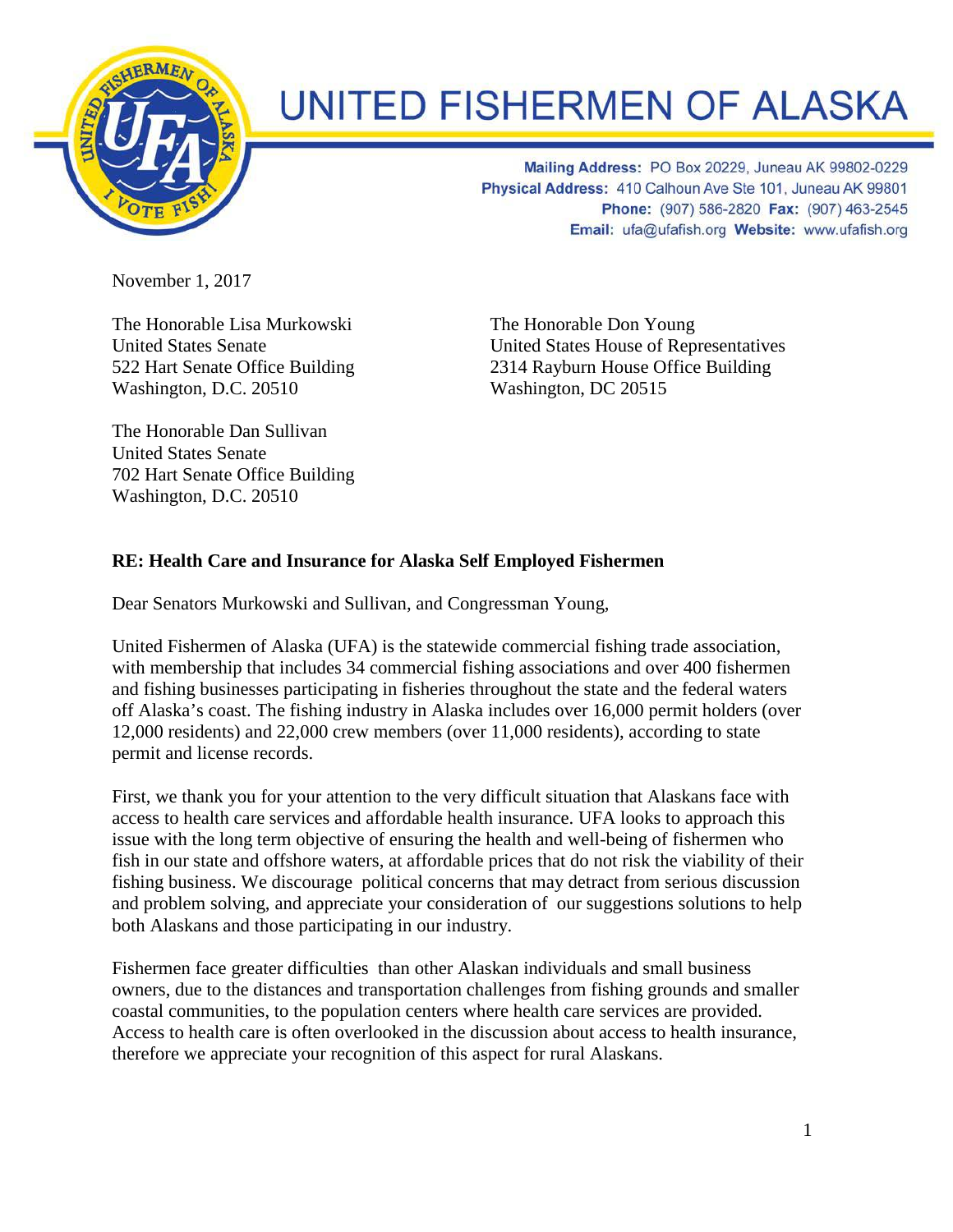All that nonwithstanding, it is shocking that average insurance costs in the individual market in Alaska are 219% of the national average, according to the Department of Health and Social Services May 2017 report "Individual Market Premium Changes: 2013 – 2017." We fear this is a risk to the viability of independent fishing businesses, especially for younger fishermen. Fishermen's stories about how the ACA has affected them vary widely from being a positive life change (drastically reduced rates) to devastating (costs too high to serve medical needs).

Points and suggestions we seek in the federal health care legislation are as follows:

- 1. Fishermen and association employees earning less than \$60,240 in wages have benefitted from provisions of the Affordable Care Act (ACA) that have helped them afford health insurance – we ask that these provisions be retained.
- 2. Fishermen whose gross earnings fall between \$60,240 and \$123,000 have been faced with very high rates and few choices, especially in Alaska. The hard cut-off of the taxcredits for ACA is problematic. Instead of a gradual reduction of eligible tax credits as income increases, there is a cliff that families fall off and no longer qualify for any tax credit once the family income is over the limit (which is approximately \$120,000 total income for family of four). We ask for help to equalize or reduce the extremely high costs for individuals that are above thresholds for cost reductions under ACA, but would hardly be considered wealthy enough to afford the expensive plans available in Alaska.
- 3. Currently individuals who receive health insurance through an employer are able to exclude premiums from their taxable income, however those who seek insurance on the individual market, who are also largely represented in our industry, don't receive this benefit. Therefore while a small fishing business may be able to expense insurance premiums , it is first considered part of their income therefore exposing them to the marginal cliff previously noted.
- 4. We are interested in the provisions for Associated Health Plans and Pool Reform for the Individual Market coupled with the expansion of Health Savings Accounts, as proposed in the S.222 legislation by Rand Paul. These features provide a better choice of options and flexibility for the self employed. We are aware of an increasing number of fishermen who have joined ministry related insurance groups that have been able to offer reduced costs by being included in larger groups formed across state lines.
- 5. Equalize Tax treatment of Health Insurance for those seeking insurance on the individual market and those participating in alternative faith based or charitable health care plans.
- 6. Eliminate individual mandates and the one-size-fits-all approach to health care, therefore allowing for more flexibility and choice in how people are able to manage their unique health care needs.